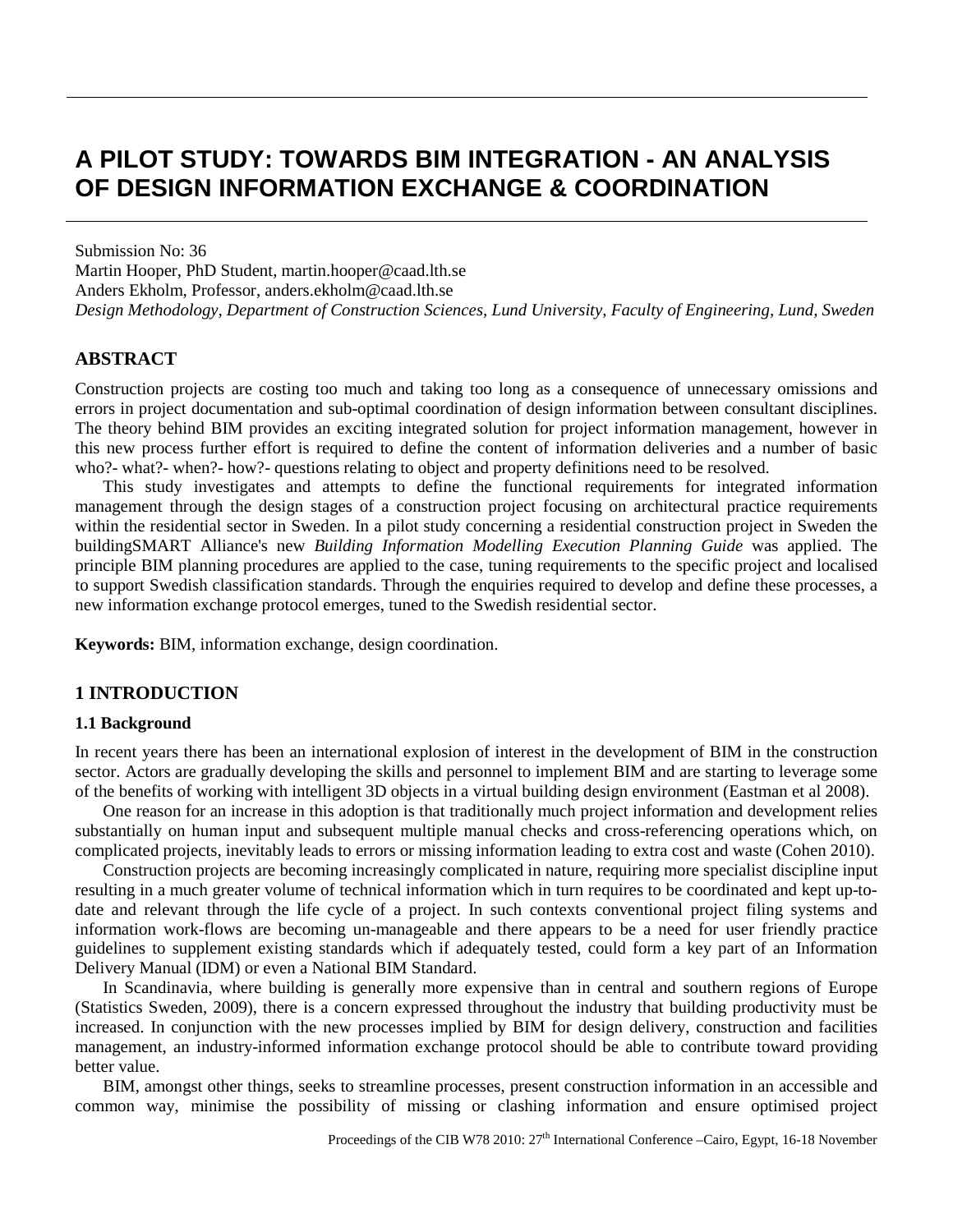coordination. The real value of BIM to any organisation be it a design firm, construction firm or building owner, is in leveraging the structured information contained in a building information model to create value (Jernigan 2008).

To implement BIM and tap into leveraging efficiency benefits an organisation must first consider a critical evaluation of its core competencies and business objectives, followed by strategic deployment of appropriate technology to take the guesswork out of business decisions and shift the organisation's output from traditional routine, low-value-added tasks and services toward high-value-added tasks and services (Smith 2009).

For design firms, this means investing in tools and implementing business processes that are essential to increasing efficiency, productivity, profit, and value. There is a need for a new focus on providing sustained value to clients, eliminating or reducing inefficiencies in the process and eliminating repetitive and mundane tasks.

#### **1.2 Problem statement and research questions**

The theory behind BIM provides an exciting integrated solution for project information management, however, in this new process a number of key questions need to be resolved: Who is involved? What models are required and why? When are the models needed? What should the models contain? How are the models exchanged? Who manages the process?

Whilst some of these matters may be obvious in a traditional method or design methodology, new processes with new responsibilities are emerging which need to be defined in order to facilitate optimised design co-ordination and integrate BIM into working practices. The research question investigated in this study is how the new process requirements may be handled in a systematic way.

#### **1.3 Purpose and objectives**

This study aims to assist in and promote the adoption of BIM technologies in the Swedish architectural, engineering, construction & facilities management (AEC&FM) industry, and try to avoid the uncertainty and disparate approaches that created inefficiencies with the implementation of 2D CAD over the past three decades (Jernigan 2008).

Many business aspects are affected through full and effective BIM implementation. By viewing the implementation process and the act of exchanging information as a role of information stewardship (Smith 2009), the study aims to test and reveal the results of mechanisms facilitating and constraining BIM integration through an analysis of identified BIM uses, designed implementation processes and developed information exchanges.

This objective is pursued by: 1) a study of a residential construction project with a major architectural practice in Sweden; 2) a series of workshops with design consultant participants involved in the development and use of BIM in connection with the studied project; 3) an analysis of empirical data collected by the application of the buildingSMART Alliance's new Building Information Modelling Execution Planning Guide (hereafter referred to as the BIM guide) (Anumba et al 2009).

One of the first steps in any research process is to assess the potential for improvement in order to tune the study focus towards a defined purpose in which a valuable contribution towards to development in the field can be realized. The purpose of this initial pilot project is amongst others: to measure and evaluate how far BIM has come in practice; to identify issues of information exchange; to record current practice methodologies; to explore possibilities for improved efficiency and error mitigation; to create an example of set-up guidelines for residential projects; and to develop a proposal for an information delivery matrix.

#### **1.4 Focus and delimitations**

This project focuses on information delivery through the design phase of residential projects with the aim of moving towards an optimised system of design material delivery for this type of project. It is intended that further studies will facilitate analysis beyond design stage and out-with the residential sector, however this provides a sound starting point.

The instances of information exchange here centre attention on those commonly understood to be those carried out through the design phase.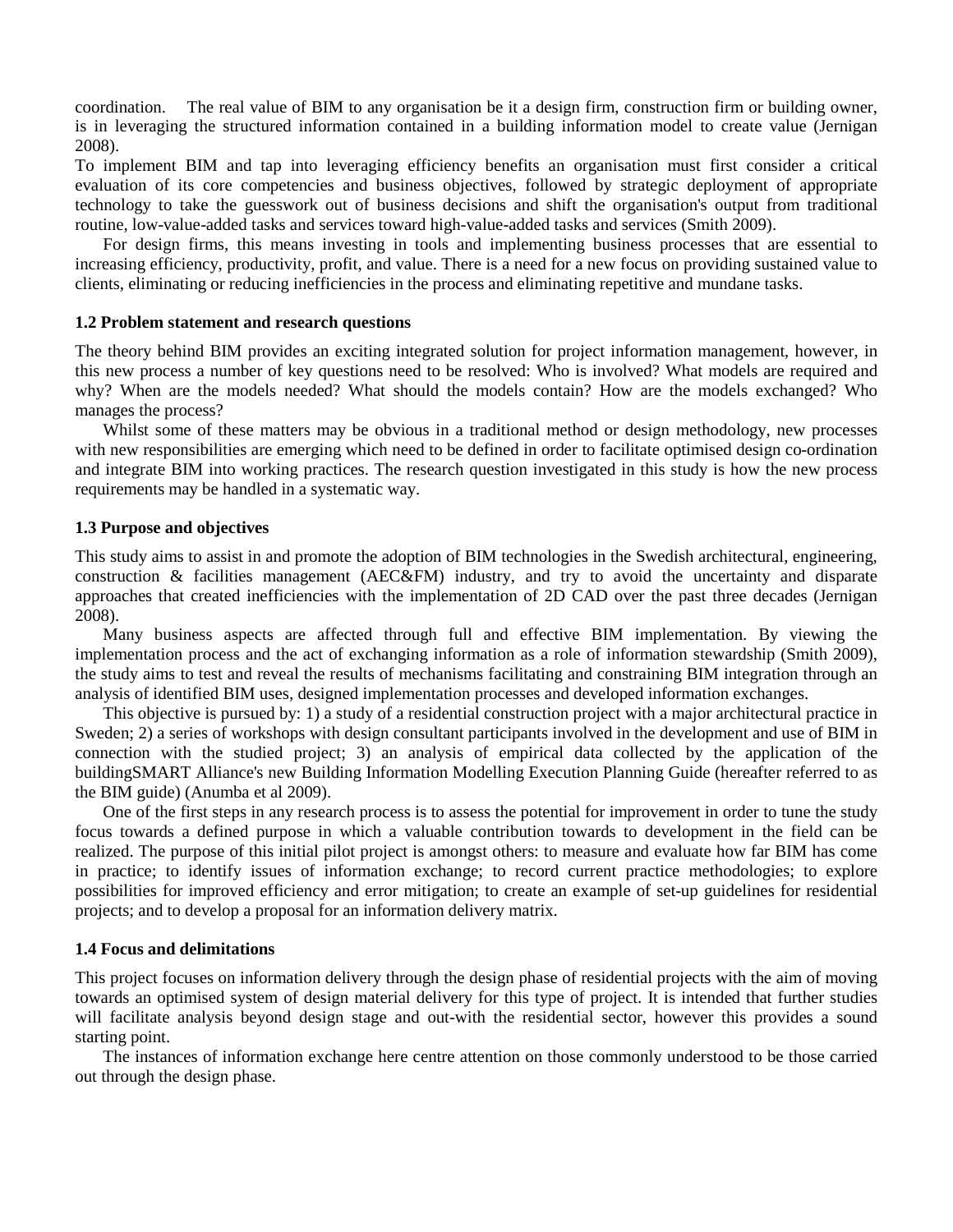## **2.0 METHODOLOGY**

As a starting point an extensive literature review was carried out with particular attention drawn to the various BIM Manual / BIM Guideline documents now emerging around the world through organisations such as the buildingSMART Alliance. Information is not lacking, however, practical experience in moving forward with BIM beyond office boundaries in Sweden still is in its infancy.

Following an investigation of existing literature and other published guidelines, the BIM Guide provided a suitable supporting platform to launch a study focused on shaping an overview of the use and benefits of BIM on a typical residential construction project and exercising a method of reaching a common agreement with regards to information exchange and extent of implementation.

#### **2.1 Case study design**

The case study is preferred in examining contemporary events and when relevant behaviours cannot be manipulated. Two important sources of evidence are: direct observation and systematic interviewing. The case study's strength is its ability to deal with a full variety of evidence - documents, interviews, and observation - beyond what might be available through other research approaches (Yin 2003).

Through its natural setting, the case study provides an ideal practical real-life context and a suitable grounded platform to consider and test strategic decisions with regard to information exchanges thereby creating an opportunity to introduce a move towards BIM implementation in practice.

A pilot project has been launched, establishing a collaboration between academic experts at Lund University and industry through White Architects. The purpose is to initiate a strategic study centring on the question of BIM implementation in construction, and specifically information exchange, with an aim to solve some of the structural and organisational issues associated with this new working method in Sweden.

Common goals are to establish a documentable and transferable method of overcoming difficulties in implementing BIM focusing on practical solutions to advance information exchange.

The known attributes of this case project fit well with the opportunities to break new ground in BIM implementation. The project's simplicity, reality, and that it is at an early stage of development present an opportunity to make a fresh start and facilitate optimal leverage of results. Its relevance to the generic problems outlined in the problem statement and transformed into research questions are direct and represent real practical issues to be solved. The study provides a basis for a deeper understanding of specific practice-related issues in their natural setting.

Since new build housing represents a significant market within the construction industry - not least in Sweden this case study project may be deemed typical as an instance to study. The case being typical, it is likely that the findings can be generalised and therefore applied elsewhere.

## **2.2 Data collection and case description**

The collection of empirical material has been assembled to firstly facilitate a deeper understanding of the context in which BIM is being adopted and used and secondly articulate the current status of BIM implementation in the organisation under study.

To meet these objectives a series of workshops where carried out in connecting with the Gyllins Trädgård project together with the project architect and BIM experts within White Architects organisation. The project is live and provides a real-world setting for the study, facilitating a grounded source of valid data collection.

Through the enquiries required to develop and define the BIM implementation processes described in the BIM guide, valuable data has been collected, organised and analysed. The guide's planning procedures forms the basis of the dialog with White and has enabled a pedagogical and thorough approach whereby data has been collected for the purposes of analysis and system optimisation for future projects.

## **3.0 THEORY**

A number of national standards and BIM guideline documents exist around the world. Amongst other things, it is the task of the buildingSMART alliance to harmonise documentation and BIM implementation methods on a national and international level. The US NBIMS was one of the first comprehensive national standards (NBIMS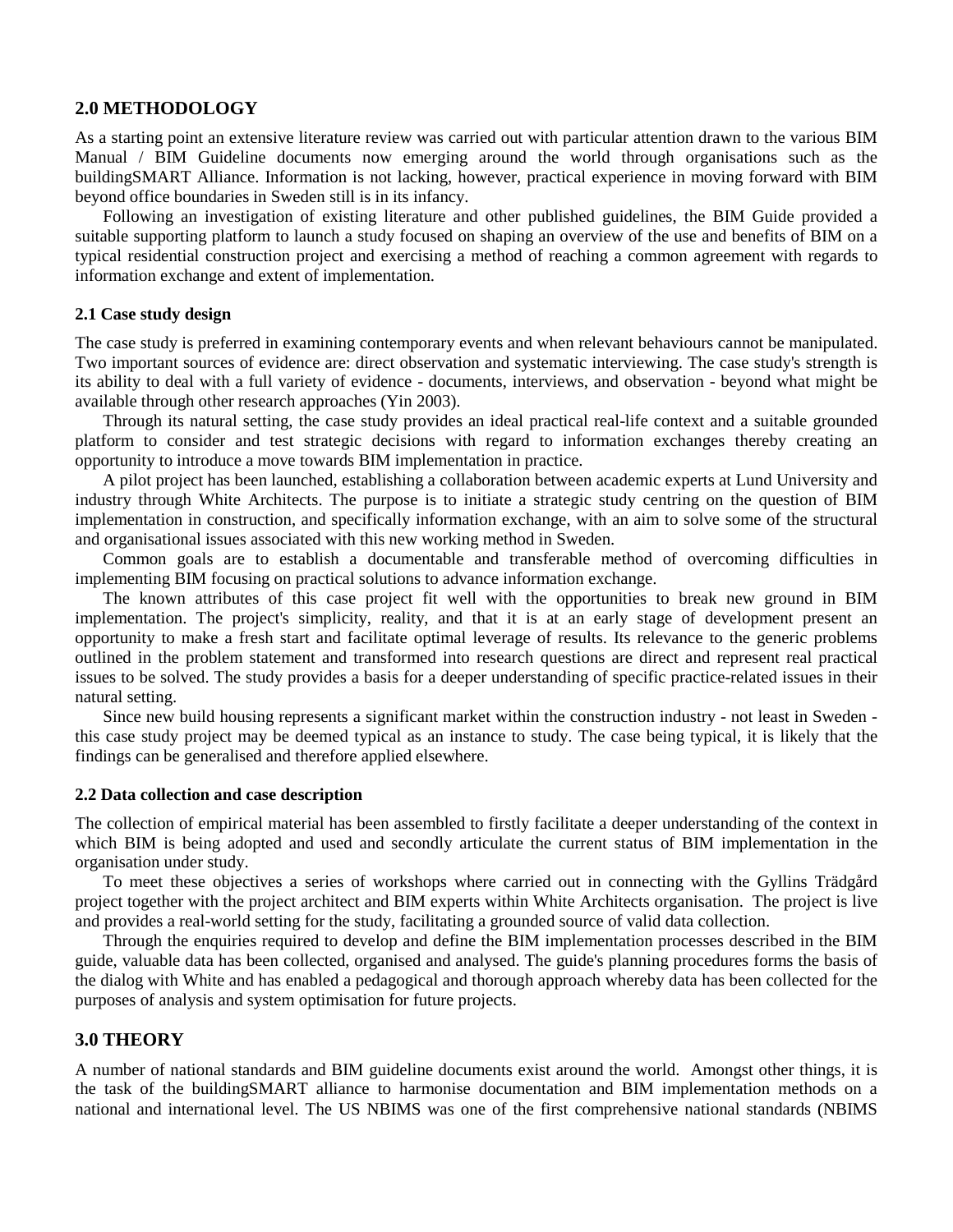2007), with Norway, the Netherlands, Denmark and Australia also producing various forms of national guidelines (eg Denmark's 3D Arbejdsmetode).

In Sweden the principle guidelines are to be found within *Bygghandlingar 90 : byggsektorns rekommendationer för redovisning av byggprojekt. Del. 8: Digitala leveranser för bygg och förvaltning* (SI 2008). This document contains guidance on the administrative aspects of BIM with reference to other Swedish standards, however lacks a strategic standard method of planning and agreeing amongst project team members a process of BIM implementation with a focus on information exchange. Here the buildingSMART alliance's BIM Guide may be able to bridge the gap.

The BIM guide is a product of the BIM Project Execution Planning buildingSMART alliance™ Project and was developed to provide a practical methodology for project teams to design their BIM strategy and develop a BIM Project Execution Plan. The main concepts behind the guide have been developed to complement the long term goals of the buildingSMART alliance in the development of a standard that can be implemented throughout the AEC&FM industry to improve efficiency and the effectiveness of BIM implementation on projects.

## **4.0 IMPLEMENTATION**

## **4.1 Case Study: Gyllins Trädgård**

The pilot study follows a residential project currently on the drawing board within White Architects Malmö office: Gyllins Trädgård.

Designed to assist White integrate BIM into their working practices, this case project was selected based on that, at time of researching, it was at a suitably developed stage and fulfilled the necessary criteria in terms of participant interest and generic simplicity to implement and test the results of a BIM process centred on an effort to standardise and control information exchange.

At Gyllins Trädgård MKB Fastighets AB plans to build 87 residential units for rent within 9 buildings of 2 to 4 storeys. The project will include 2, 3 and 4 room apartments between 62 and 95 m2. MKB, have provided the project consultants with a CAD-coordination manual which stipulates the client's expectations with regards to the use of 3D design tools and for some of the design team members it is the first occasion of working with 3D coordinated models.



Figure 1: Gyllins Trädgård - Marketing Images (White Architects)

## **4.2 The buildingSMART alliance™ BIM Project Execution Planning Guide & Gyllins Trädgård Project**

The BIM guide details a method for creating and implementing a structured BIM Project Execution Plan and it is proposed that the principle BIM planning procedures outlined in this document be carried out and applied to the case, tuning requirements to the specific project: Gyllins Trädgård. In doing this, this opens opportunities to push forward the frontier of research in this area and identify what is missing from existing models.

This new BIM protocol allows this pilot project to take off where existing information and guidelines left off and provide a platform to move forward with BIM in earnest in a Swedish context and a sound basis for initial dialog, facilitating a method to responding to a number of information exchange issues. Further local refinement might identify the conditions necessary for success and the barriers which might limit a full implementation and associated leverage of system benefits.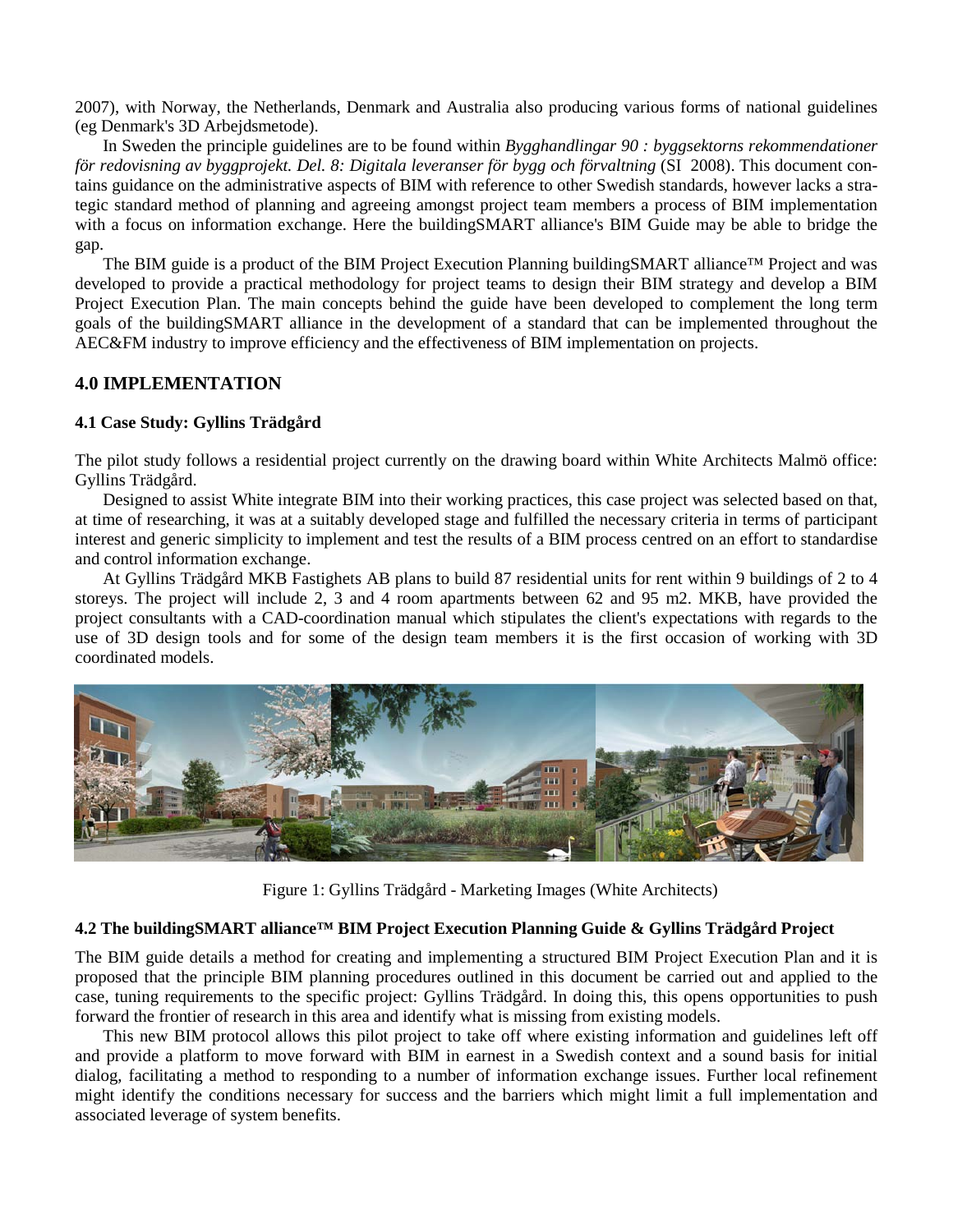The guide is well aligned with the scope and purpose of this study and focuses on defining the necessary information exchanges through a step-by-step planning procedure:

- 1. Define project and team value through the identification of BIM goals and uses.
- 2. Develop a process which includes tasks supported by BIM along with information exchanges.
- 3. Develop the information content, level of detail and responsible party for each exchange.

#### **4.3 Concepts to be tested in the pilot study**

It is proposed that a number of important key concepts relating to project coordination and information exchange are tested in connection with a live residential project in Sweden. These include a formal method of establishing answers to the basic who?- what?- when?- how?- questions outlined in the problem statement as well as testing the principles of developing a BIM implementation plan while seeking to promote the development of consistency within the industry with organisational concepts that are simple and flexible.

#### **4.4 Step 1: Identify BIM goals and uses**

One of the most important steps in the BIM planning process is to clearly define the potential value of BIM on the project and for project team members through defining the overall goals for BIM implementation. These goals could be based on project performance and include items such as reducing the schedule duration, achieving higher field productivity, increasing quality through offsite fabrication, or obtaining important operational data for the facility. Goals may also relate to advancing the capabilities of the project team members, for example, the owner may wish to use the project as a pilot project to illustrate information exchanges between design, construction and operations or a design firm may seek to gain experience in the efficient use of digital design applications. Once the team has defined measurable goals, both from a project perspective and company perspective, then the specific BIM uses on the project can be identified (Anumba et al 2009).

A BIM use is a unique task or procedure on a project which can benefit from the integration of BIM into that process. Several examples of BIM uses include design authoring, 4D modelling, cost estimating, space management and record modelling. The team should identify and prioritize the appropriate BIM uses which they have identified as beneficial to the project.

The BIM guide provides users with template documents to help record and develop their project-specific BIM implementation plans.

## **4.5 Data collected (Workshop No. 1)**

The initial workshop centred around a line of questioning facilitating population of a *BIM Goals* and *BIM Use Analysis* worksheets in connection with Gyllins Trädgård. The purpose of these worksheets is to assist project team members in the development of BIM Goals and the selection of BIM Uses based on project and team characteristics.

The design team identified a number of key BIM goals, each allocated with a priority rating and a potential BIM use. It is essential to identify the specific goals that will provide incentive for implementing BIM on a project basis, with consideration to potential benefits, team competencies and technical resources.

| Priority (1-3)    | <b>Goal Description</b>                                   | <b>Potential BIM Uses</b>                                |
|-------------------|-----------------------------------------------------------|----------------------------------------------------------|
| 1- Most Important | Value added objectives                                    |                                                          |
|                   | Reduce design failures                                    | 3D Design Coordination, Quantity Scheduling              |
|                   | Optimise building rational                                | Phase Planning (4D Modelling), Site Utilization Planning |
|                   | Establish early control of areas / spaces / relationships | Area Scheduling, 3D Design Coordination                  |

Table 1: Extract from BIM Goals Worksheet - Gyllins Trädgård

High priorities are to reduce field conflicts through well coordinated 3D design and to be able to leverage data to deliver and control design parameters such as the accommodation schedule against client requirements. These goals were readily implemented by the design team through the deployment of 3D parametric design authoring tools and capable staff.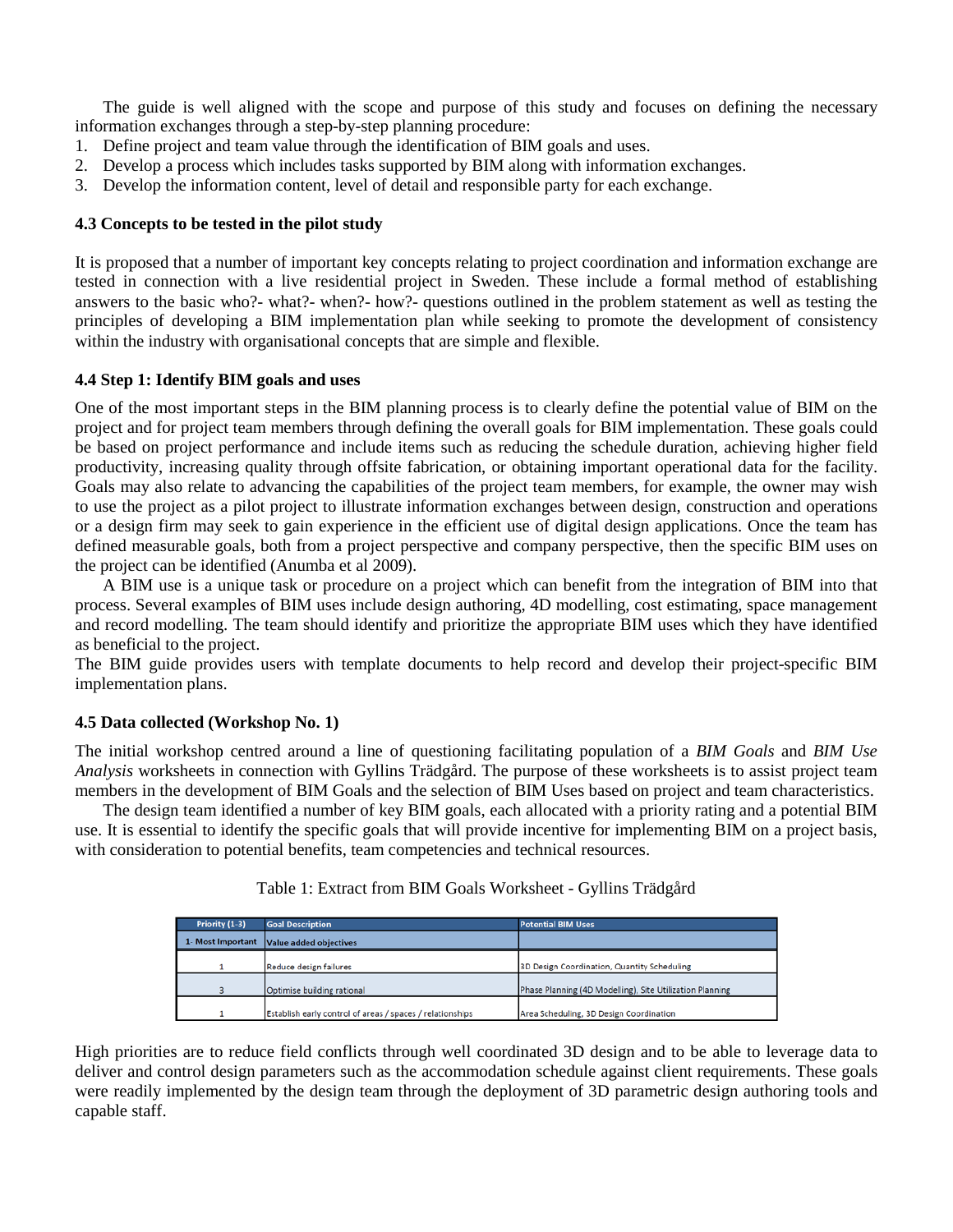By identifying such goals the design team made a first step in planning for a level of BIM implementation. The definition of project team BIM goals allows individuals to understand each other's contribution and outlines the motivations behind the forthcoming information exchanges.

Next, the identified BIM goals are translated into actual BIM uses. The relationship between BIM goals and uses is interpretive and in which a common understanding and agreement is reached through early collaboration and planning.

With each use that's being considered, at least one responsible party is identified. Building information data should ideally be entered only once during the building or information lifecycle by the most authoritative source. By reviewing and formally agreeing who is responsible for what information, it enables building information to be coordinated by the correct source, allowing that data to maintain optimum value.

| <b>BIM Use*</b>        | Responsible<br>Value to<br>Project<br>Party |     | Value to<br>Resp<br>Party |           | Rating                   | Capability     | <b>Additional Resources /</b><br><b>Competencies Required to</b><br>Implement | <b>Notes</b>                | Proceed<br>with Use |
|------------------------|---------------------------------------------|-----|---------------------------|-----------|--------------------------|----------------|-------------------------------------------------------------------------------|-----------------------------|---------------------|
|                        | High / Med /<br>Low                         |     | High / Med<br>/ Low       |           | Scale 1-3<br>$(1 = Low)$ |                |                                                                               |                             | YES / NO /<br>MAYBE |
|                        |                                             |     |                           | Resources | Competency               | Experience     |                                                                               |                             |                     |
| 3D Design Coordination | High                                        |     | High                      | 3         | 3                        | $\overline{2}$ |                                                                               |                             | Yes                 |
|                        |                                             | MEP | High                      | 3         | 3                        | $\overline{2}$ |                                                                               |                             |                     |
|                        |                                             | SE  | High                      |           |                          |                | Training in Revit required                                                    | Revit coordination & 2d dwg |                     |

## Table 2: Extract from BIM Use Analysis - Gyllins Trädgård

Through auditing a capability rating against each BIM use, responsible parties make an objective judgement with regards to their resources, competency and experience - in other words their professional ability to carry through the BIM use. Together these parameters lead project teams to decide whether or not to proceed with a proposed BIM use. In the case of Gyllins Trädgård, however, a number of aspirational BIM uses were pursued to test results against traditional methods.

## **4.6 Appraisal**

Through this stage of the planning procedure, value is captured by team members articulating the BIM uses to pursue and developing a common understanding of joint goals. Extracted from the BIM use analysis template the plan includes, the following strategic choices can be evaluated as follows:

- *3D Design Coordination:* Here, utilizing collision control tools together with an iterative process of design refinement a significant step forward in the preparation and delivery of a coordinated design information has been realised (see Figure 2). By mitigating potential field conflicts more effectively in 3D, greater cost certainty can be achieved.
- *Design Authoring:* By using BIM tools to generate a composition of parametric objects, the model creating process ensures proper alignment and facilitates a degree of automatic correction - such as adjusting a wall and window schedule in the event of a window deletion - thus reducing the need to manually manage design changes.
- *Design Reviews:* Regular design team meetings with the model as review platform allowed on-the-spot group design decisions to be made, driving an iterative design process, using data to support solutions.
- *Cost Estimation:* Although not completely BIM automated, cost estimates were carried out at incremental stages with increasing level of detail. Quantities were manually extracted but then checked against the models automatically generated quantity schedules. Confidence is still lacking in the accuracy of BIM quantity and cost data amongst some industry professionals however, efforts to test and compare results should in time address this concern.
- *Digital Fabrication:* Here information for the off-site manufacture of timber trusses was released. Whilst not entirely BIM automated, geometric information was extracted from the BIM and augmented with information that was necessary for the CNC machines to interpret and implement the appropriate manufacturing operations. Early enquiries to ascertain exactly what information the prefabricator needs for his machines could further streamline this area and mitigate re-work.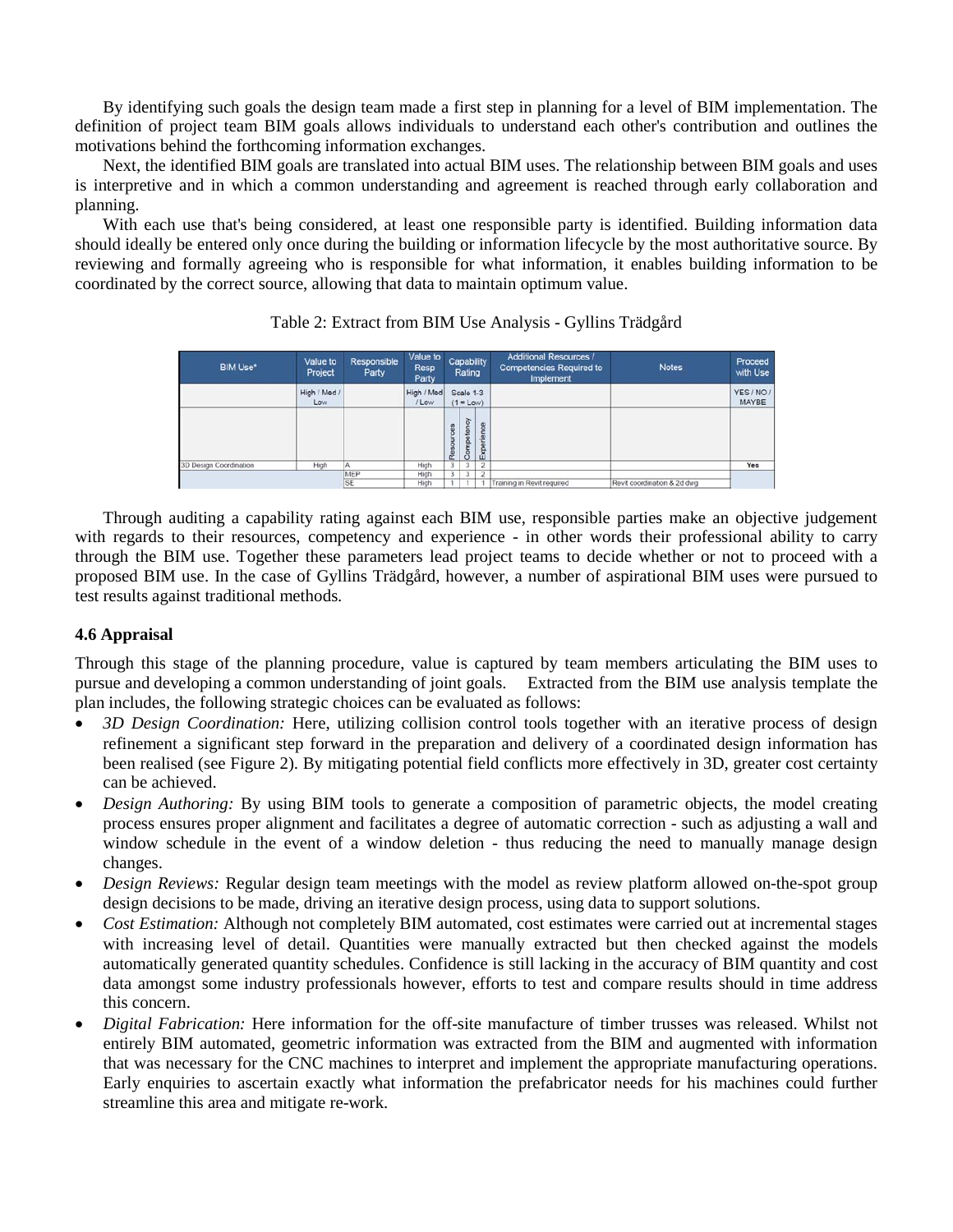

Figure 2: Gyllins Trädgård - Coordination Model (White Architects)

## **4.7 Step 2: Design BIM project execution process**

Once the team has identified the BIM Uses, a process mapping procedure for planning the BIM implementation can be performed. Initially, a high level map showing the sequencing and interaction between the primary BIM Uses on the project is developed. This allows all team members to clearly understand how their work processes interact with the processes performed by other team members. First the high level (Level 1) map is developed (see Figure 3), then more detailed process maps can be added by the team members responsible for each detailed BIM use. The high level map shows how the BIM authoring, energy modelling, and cost estimating, are sequenced and interrelated. The secondary detailed maps records the detailed processes that will be performed by an organization or in some cases several organizations, such as the energy modelling.

Engaging the design team in this process goes some way to determining the 'who' and 'when' questions previously cited.

#### **4.8 Data collected (Workshop No.2)**

A second workshop was scheduled to record relevant information to facilitate the design of BIM *Execution Process Maps* for Gyllins Trädgård. The overview map below (see Figure 3) shows the relationship of BIM uses which will be employed on the project. This Level 1 process map also contains the high level information exchanges that occur throughout the project. Fundamentally the BIM use work packages or processes develop in information maturity as the task passes from *schematic design* through to *construction documents*.

The BIM uses are arranged according to project sequence, helping to communicate the phasing of each BIM use and define implementation sequence. Responsible parties for defining the information required to implement the process as well as the information produced by the process are identified and graphically notated.

Detailed BIM Use Process Maps are created for each identified BIM Use to clearly define the sequence of various processes to be performed. These maps also identify the responsible parties for each process, reference information content, and the information exchanges which will be created and shared with other processes. Here, beyond BIM process sequencing, dependencies between the processes are defined by considering the connections between processes. Gateways provide opportunity to represent decisions, design iterations or quality control checks.

Figure 3: Extract from BIM Execution Process Map - Gyllins Trägård - Level 1: BIM Execution Planning Process



## **4.9 Appraisal**

This process aims to determine which party is the best authoritative source for a particular piece of information, and what pieces of information each source or design participant needs to provide to others to enable those third parties to perform their tasks. The Level 1 process map allows team members to map what it does, what information it handles, and whether it is the optimum responsible party for that information.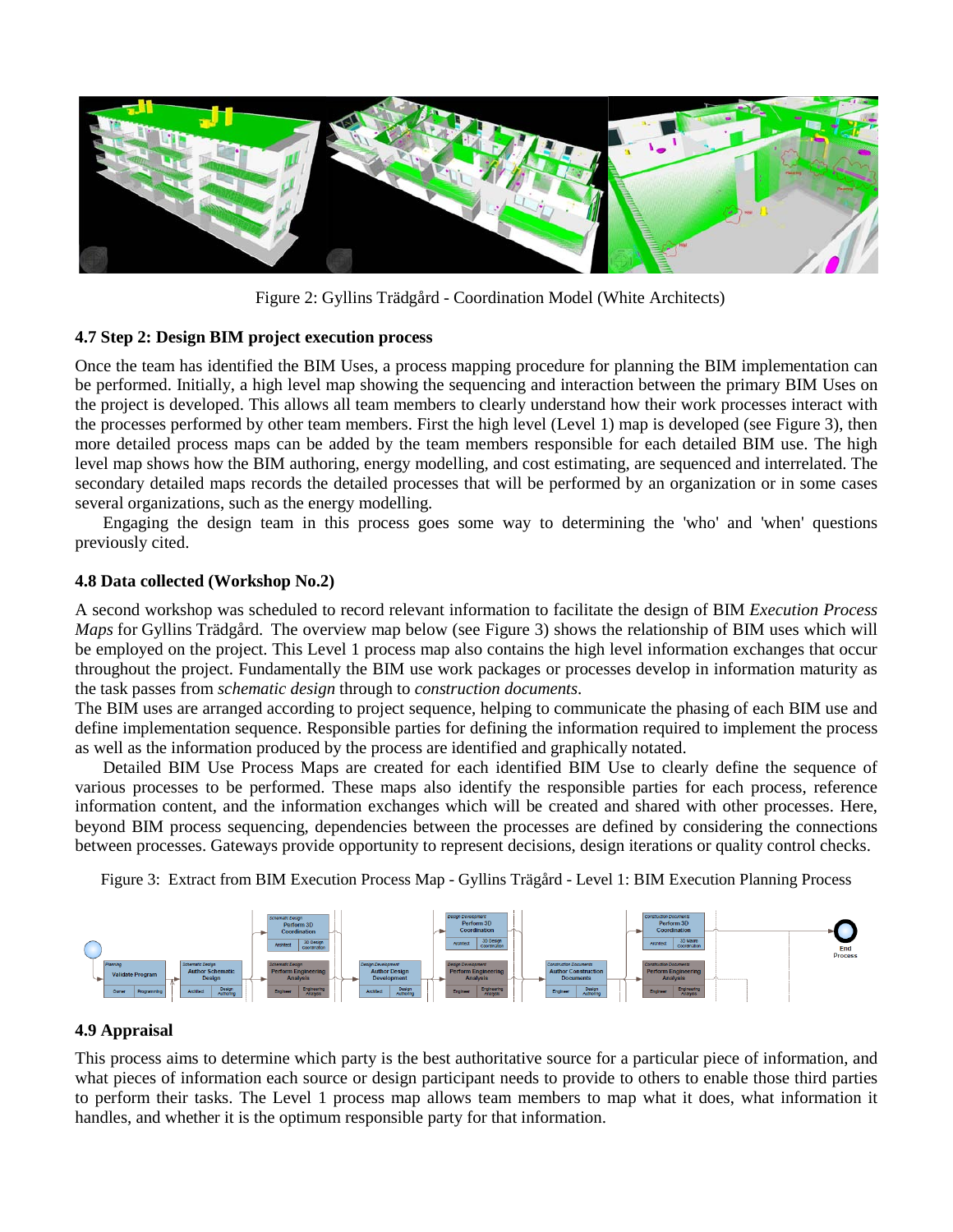By mapping BIM uses, processes and ultimately information exchanges in this way, it enables the design participants to:

- Appreciate new types of information a team member may be able to share that might be useful to others;
- Which information, provided by others, could help a team member perform its function better;
- How information is used in each team member's business processes and how it flows through their business systems;
- Focus on delivery of real services thus reducing or eliminating low-value data entry tasks;
- Opportunities to eliminate overlaps, redundancies or abortive work;
- Identify information exchanges that accelerate iterative workflow cycles.

The process of simply entering into dialogue and mapping BIM uses and associated work flow can help an organisation discover an ability to exchange information internally among different software applications that it previously didn't know, or that information created for previous projects may now be exploited more effectively for future projects.

The fundamental advantage of agreeing and recording such procedures is that it enables the team members to understand each other's tasks and work towards common goals that are often interdependent on information supplied by each other.

#### **4.10 Step 3: Define Information Exchange Requirements**

Once the appropriate process maps have been developed, the information exchanges which occur between the project participants can be identified. It is important for the team members, in particular the author and receiver for each information exchange transaction, to understand the information content.

This information content for the exchange is defined in the Information Exchange table. Here, consultants develop a chart mapping information exchange content, level of detail and responsible party for each exchange. This procedure identifies the vital information required to implement each BIM Use as defined previously.

The purpose here is to document the information that must be passed from one organization (responsible for a BIM use) to enable another to progress with their business process. When information is delivered in the form and quality expected, an efficient workflow is achieved.

In order for meaningful and enabling information to flow, a number of key factors need to be considered:

- The format of the information (type);
- A description of the concepts used  $/$  information to be exchange (what) and when;
- A common understanding of each design team member's information needs.

Once defined, an information exchange matrix can form the basis for parties' data interchange, allowing the information to be treated as an asset enabling efficient BIM processes and regulating information sharing between design team participants.

#### **4.11 Data Collected (Workshop No.3)**

A third workshop enabled collection of data to complete the BIM plan's Information Exchange Worksheet. This worksheet was developed to aid the project team to define the information required to implement each BIM Use with maximum efficiency. The mission here is to record information delivery expectations against a model element breakdown (the intention is that this should concur with the local classification system) through the scheme design, design development and construction documents stages for each BIM use.

Parties can share a strategic insight into the content, format, responsibility and timing of information exchange enabling optimised efficiency in data exchange through the design period.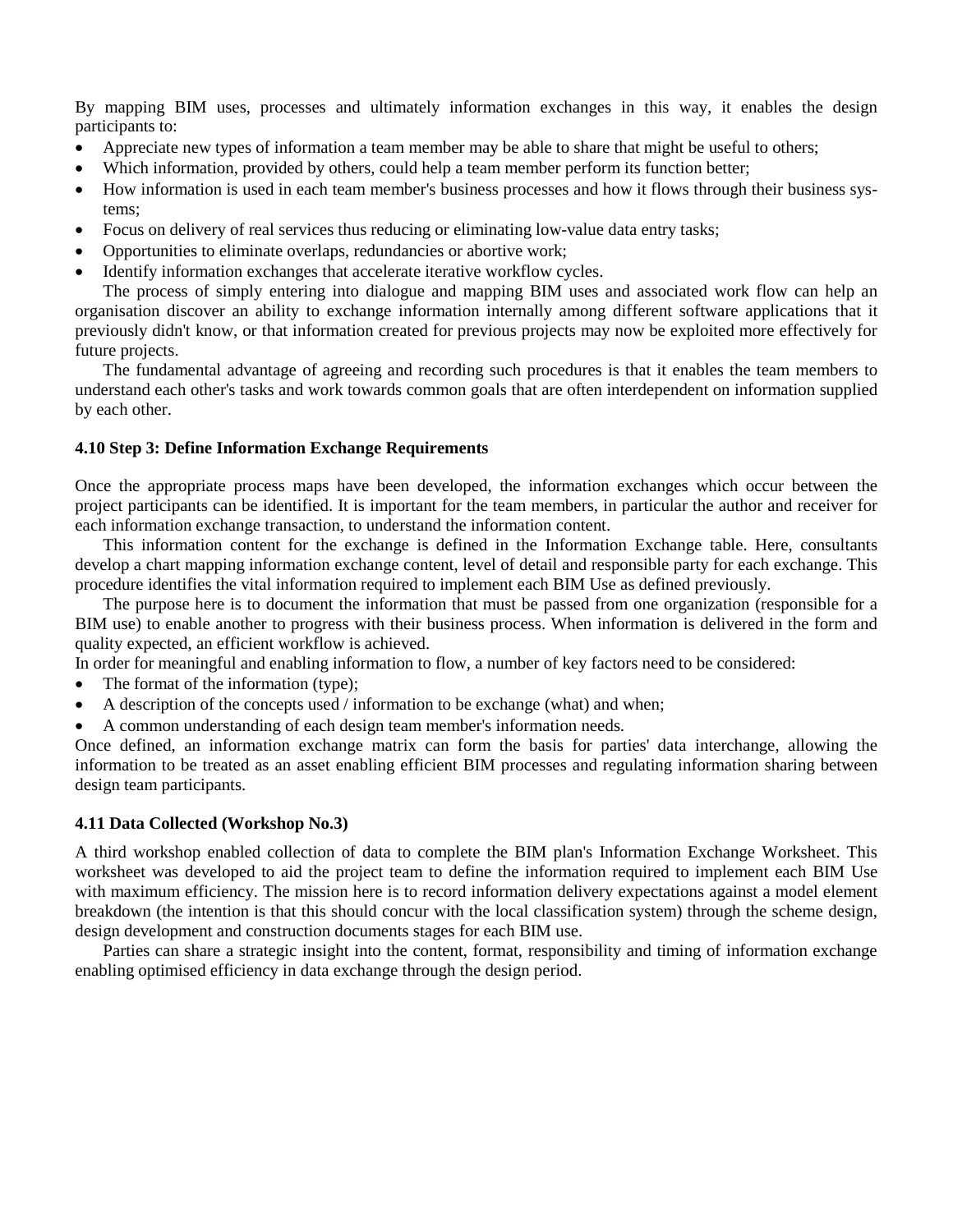## Table 3: Extract from Information Exchange Worksheet - Gyllins Trädgård

| <b>BIM Use Title</b>                            |  | <b>Design Authoring</b><br>(Schematic Design) |                                         | <b>Cost Estimation</b> |                           |              | <b>3D Coordination</b> |                      |              |                           |                      | <b>Design Reviews</b> |                          |                      | <b>Energy Analysis</b>           | <b>Design Authoring</b><br>(Design Development) |             |                                             |
|-------------------------------------------------|--|-----------------------------------------------|-----------------------------------------|------------------------|---------------------------|--------------|------------------------|----------------------|--------------|---------------------------|----------------------|-----------------------|--------------------------|----------------------|----------------------------------|-------------------------------------------------|-------------|---------------------------------------------|
| <b>Project Phase</b>                            |  | <b>Design</b>                                 |                                         | <b>Design</b>          |                           |              | <b>Design</b>          |                      |              | <b>Design Reviews</b>     |                      |                       | <b>Design</b>            |                      |                                  | <b>Design</b>                                   |             |                                             |
| Time of Exchange (SD, DD, CD, Construction)     |  | SD.                                           |                                         | <b>SD</b>              |                           |              | <b>SD</b>              |                      |              | <b>SD</b>                 |                      |                       | SD.                      |                      |                                  | <b>DD</b>                                       |             |                                             |
| <b>Responsible Party (Information Receiver)</b> |  | A. SE. MEP                                    |                                         | <b>Cost Consultant</b> |                           |              | A. SE. MEP             |                      |              | A. SE. MEP                |                      |                       | <b>Energy Consultant</b> |                      |                                  | A. SE. MEP                                      |             |                                             |
| <b>Receiver File Format</b>                     |  | Revit *.rvt Acad *.dwg                        |                                         |                        |                           |              | Navisworks *.nwd       |                      |              | Navisworks *.nwd          |                      |                       | Acad *.dwg               |                      |                                  | Revit *.rvt Acad *.dwg                          |             |                                             |
| <b>Application &amp; Version</b>                |  | Revit V.10, Acad, MagiCad                     |                                         |                        |                           |              | Navisworks V.10        |                      |              | <b>Navisworks, PowerP</b> |                      |                       | $VIP +$                  |                      |                                  | Revit V.10, Acad, MagiCad                       |             |                                             |
| <b>Model Element Breakdown</b>                  |  | <b>Resp</b><br><b>Info</b><br>Party           | <b>Additional</b><br><b>Information</b> |                        | <b>Resp</b><br>Info Party | <b>Notes</b> | <b>Info</b>            | <b>Resp</b><br>Party | <b>Notes</b> | <b>Info</b>               | <b>Resp</b><br>Party | <b>Notes</b>          | Info                     | <b>Resp</b><br>Party | <b>Additional</b><br>Information | Info                                            |             | Resp Additional<br><b>Party</b> Information |
| <b>ISUBSTRUCTURE</b>                            |  |                                               |                                         |                        |                           |              |                        |                      |              |                           |                      |                       |                          |                      |                                  |                                                 |             |                                             |
| <b>Foundations</b>                              |  |                                               |                                         |                        |                           |              |                        |                      |              |                           |                      |                       |                          |                      |                                  |                                                 |             |                                             |
| <b>Standard Foundations</b>                     |  | A/SE                                          |                                         |                        | A/SE                      |              |                        | <b>A/SE</b>          |              |                           | A/SE                 |                       |                          |                      |                                  |                                                 | A/SE        |                                             |
| <b>Special Foundations</b>                      |  | <b>A/SE</b>                                   |                                         |                        | A/SE                      |              |                        | <b>A/SE</b>          |              |                           | <b>A/SE</b>          |                       |                          |                      |                                  |                                                 | <b>A/SE</b> |                                             |
| Slab on Grade                                   |  | <b>A/SE</b>                                   |                                         |                        | A/SE                      |              |                        | <b>A/SE</b>          |              |                           | <b>A/SE</b>          |                       |                          |                      |                                  |                                                 | <b>A/SE</b> |                                             |

## **4.12 Information Levels**

Key to aligning data exchange expectations within project teams is a system for describing information content. In Denmark (bips 2006) and Australia (CRC 2009) similar systems suggesting a hierarchy of information development levels have been articulated. Both systems suggest 7 development information levels ranging from brief to post construction. Representing a simple form of information maturity, an abbreviated information levels code can identify information maturity expectations.

## **4.13 Appraisal**

In a scenario of a heavily laden information model being present, defining information exchanges becomes a critical operation to enable one to distinguish the wood from the trees and avoid laborious and time-wasting filtering exercises. A common frustration in practice occurs when information supplied by another is not what was expected or is of insufficient quantity or quality to carry out the immediate task without additional or subtractive operations. Every element of a project does not need to be present to be valuable therefore, it is important to only define the model contents that are necessary to implement for each BIM use.

If a receiver of information wants to be sure he or she can utilise the information received, the sender and receiver need to agree on which information to exchange. For example, an architect needs to be sure that he receives information from the structural engineer as regards which walls and columns are structurally load-bearing. Similarly, the structural engineer needs to know the use characteristic of the enclosures in order to calculate the correct design loads.

For BIM to be implemented successfully, it is critical that team members consider the future use of the information that they are developing - when the architect adds a wall to the BIM, that wall may carry information regarding the material quantities, structural and thermal properties. The architect needs to know in what way this information will be used in the future. The future use of this data can impact the methods used to develop the model content, or identify quality control issues related to the data accuracy for subsequent tasks relying on the information.

## **5.0 CONCLUDING DISCUSSION**

The buildingSMART Alliance's BIM guide presents a valuable method of determining important prerequisites for effective BIM implementation. Together the BIM plan's planning procedures enable team members to gain a strategic insight into the who?- what?- when?- how?- questions relating to information exchange. The process facilitates a rational of continuous improvement by enabling teams to identify areas where processes are suboptimal and offers meaningful and flexible direction to achieving BIM integration and scope to identify opportunities for standardisation.

It can be observed that some technologies are not being used to their full advantage but enthusiasm amongst design consultants has pushed teams to experiment in parallel with traditional methods in a hunt for confirmation of usefulness.

However, what is problematic is that often project teams have varying levels of competence and willingness to partake in an iterative design process where fees are spent before they're earned. With new processes comes new relationships and organisations, firms cannot afford to view their contribution in isolation. At times it can be a struggle to obtain a consistent information level across all disciplines in a similar time frame but parallel processes are enabling a higher quality of design service to emerge which more and more clients are demanding.